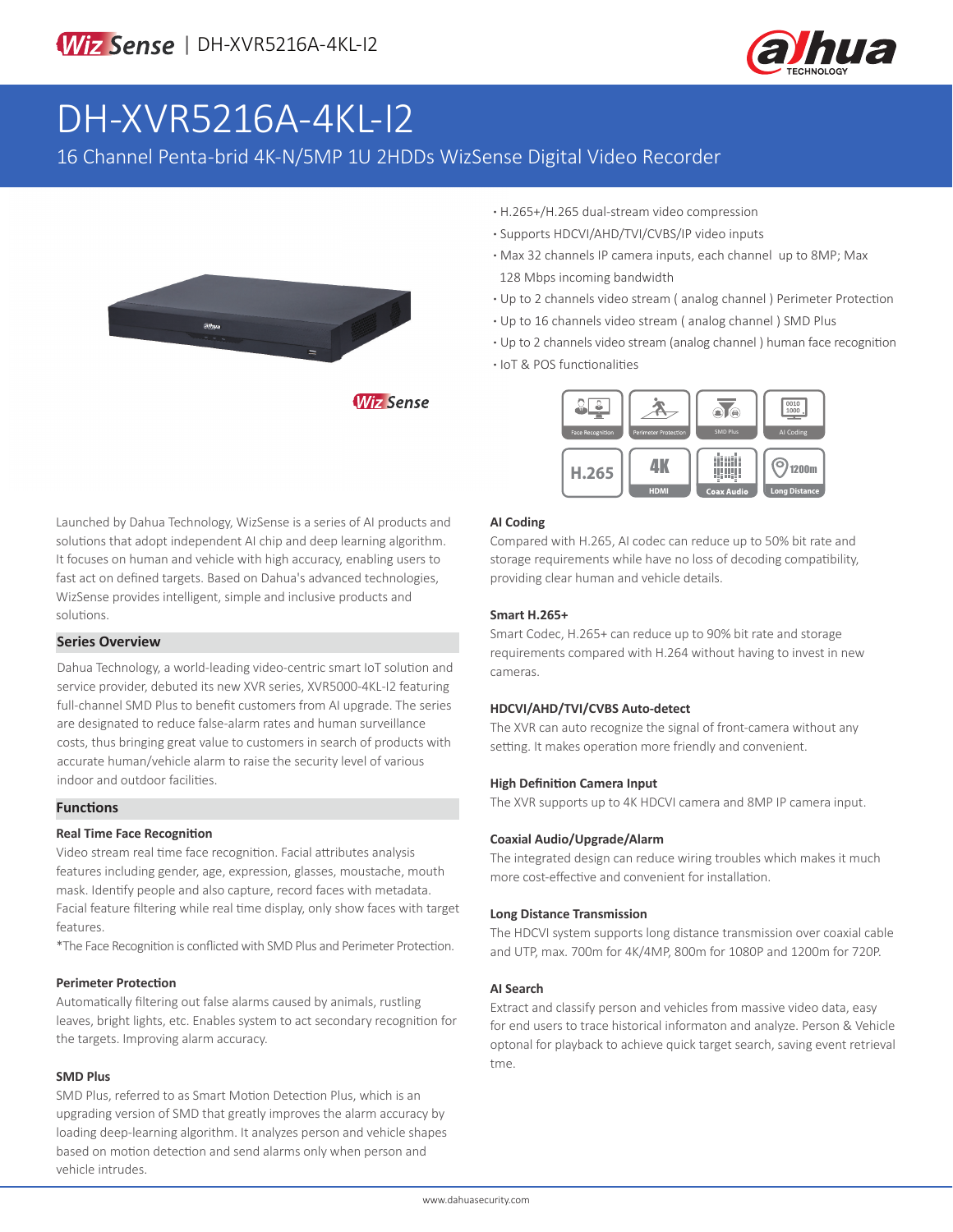# Wiz Sense | DH-XVR5216A-4KL-I2

# **Technical Specification** System Main Processor Embedded Processor Operating System Embedded LINUX Perimeter Protection Performance 2 channels, 10 IVS for each channel Object classification Human/Vehicle secondary recognition for tripwire and intrusion AI Search Search by target classification (Human, Vehicle) Face Recognition Performance Max 12 face pictures/sec processing 2 channels video stream face recognition, only support analog camera Stranger Mode Detect strangers' faces (not in device's face database). Similarity threshold can be set manually. AI Search Up to 8 target face images search at same time, similarity threshold can be set for each target face image. Database Management Up to 10 face databases with 20,000 face images in total. Name, gender, birthday, address, certificate type, cerificate No., countries&regions and state can be added to each face picture. Database Application Each database can be applied to video channels independently . Trigger Events<br>Alarm Out, BTZ Astivation ate Alarm Out, PTZ Activation, etc. SMD Plus Performance 16 channels AI Search Search by target classification (Human, Vehicle) Video and Audio Analog Camera Input 16 channels, BNC HDCVI Camera Input 4K, 6MP, 5MP, 4MP, 1080P@25/30fps, 720P@50/60fps, 720P@25/30fps AHD Camera Input 4K, 5MP, 4MP, 3MP, 1080P@25/30, 720P@25/30fps TVI Camera Input 4K, 5MP, 4MP, 3MP, 1080P@25/30, 720P@25/30fps CVBS Camera Input PAL/NTSC IP Camera Input 16+16 channels, each channel up to 8MP Audio In/Out 4/1, RCA Two-way Talk Reuse audio in/out, RCA Recording Compression AI Coding/H.265+/H.265/H.264+/H.264 Resolution 4K, 6MP, 5MP, 4K-N, 4MP, 3MP, 4M-N, 1080P, 720P, 960H, D1, CIF Record Rate Main stream: All channel 4K(1fps–7fps); 6MP(1fps– 10fps); 5MP(1fps–12fps); 4K-N, 4MP/3MP(1fps–15fps); 4M-N/1080P/720P/960H/D1/CIF (1fps–25/30fps); Sub steram:960H(1fps–15fps); D1/CIF(1fps–25/30fps) Bit Rate 32 Kbps–6144 Kbps Per Channel Record Mode Manual, Schedule (General, Continuous), MD (Video detection: Motion Detection, Video Loss, Tampering), Alarm, Stop

í

| Record Interval                    | 1-60 min (default: 60 min), Pre-record: 1 s-30 s, Post-<br>record: 10 s-300 s                                                                                                                            |  |  |  |
|------------------------------------|----------------------------------------------------------------------------------------------------------------------------------------------------------------------------------------------------------|--|--|--|
| Audio Compression                  | G.711A, G.711U, PCM                                                                                                                                                                                      |  |  |  |
| Audio Sample Rate                  | 8 KHz, 16 bit Per Channel                                                                                                                                                                                |  |  |  |
| Audio Bit Rate                     | 64 Kbps Per Channel                                                                                                                                                                                      |  |  |  |
| Display                            |                                                                                                                                                                                                          |  |  |  |
| Interface                          | 1 HDMI, 1 VGA                                                                                                                                                                                            |  |  |  |
| Resolution                         | HDMI: 3840 × 2160, 1920 × 1080, 1280 × 1024, 1280 ×<br>720<br>VGA: 1920 × 1080, 1280 × 1024, 1280 × 720                                                                                                  |  |  |  |
| Multi-screen Display               | When IP extension mode not enabled: 1/4/8/9/16<br>When IP extension mode enabled: 1/4/8/9/16/25/36                                                                                                       |  |  |  |
| <b>OSD</b>                         | Camera title, Time, Video loss, Camera lock, Motion<br>detection, Recording                                                                                                                              |  |  |  |
| Network                            |                                                                                                                                                                                                          |  |  |  |
| Interface                          | 1 RJ-45 Port (1000 MB)                                                                                                                                                                                   |  |  |  |
| Network Function                   | HTTP, HTTPS, TCP/IP, IPv4/IPv6, Wi-Fi, 3G/4G, SNMP,<br>UPnP, RTSP, UDP, SMTP, NTP, DHCP, DNS, IP Filter,<br>PPPoE, DDNS, FTP, Alarm Server, P2P, IP Search (Supports<br>Dahua IP camera, DVR, NVS, etc.) |  |  |  |
| Max. User Access                   | 128 users                                                                                                                                                                                                |  |  |  |
| Smart Phone                        | iPhone, iPad, Android                                                                                                                                                                                    |  |  |  |
| Interoperability                   | ONVIF 16.12, CGI Conformant                                                                                                                                                                              |  |  |  |
| Video Detection and Alarm          |                                                                                                                                                                                                          |  |  |  |
| <b>Trigger Events</b>              | Recording, PTZ, Tour, Video Push, Email, FTP, Snapshot,<br><b>Buzzer and Screen Tips</b>                                                                                                                 |  |  |  |
| Video Detection                    | Motion Detection, MD Zones: 396 (22 × 18), Video Loss,<br>Tampering and Diagnosis                                                                                                                        |  |  |  |
| Alarm input                        | 16                                                                                                                                                                                                       |  |  |  |
| Relay Output                       | 3                                                                                                                                                                                                        |  |  |  |
| Playback and Backup                |                                                                                                                                                                                                          |  |  |  |
| Playback                           | 1/4/9/16                                                                                                                                                                                                 |  |  |  |
| Search Mode                        | Time /Date, Alarm, MD and Exact Search (accurate to<br>second)                                                                                                                                           |  |  |  |
| Playback Function                  | Play, Pause, Stop, Rewind, Fast play, Slow Play, Next<br>File, Previous File, Next Camera, Previous Camera, Full<br>Screen, Repeat, Shuffle, Backup Selection, Digital Zoom                              |  |  |  |
| Backup Mode                        | USB Device/Network                                                                                                                                                                                       |  |  |  |
| Storage                            |                                                                                                                                                                                                          |  |  |  |
| Internal HDD                       | 2 SATA Ports, up to 10TB capacity for each disk                                                                                                                                                          |  |  |  |
| eSATA                              | N/A                                                                                                                                                                                                      |  |  |  |
| Auxiliary Interface                |                                                                                                                                                                                                          |  |  |  |
| <b>USB</b>                         | 2 USB Ports (1 USB 2.0, 1 USB 3.0)                                                                                                                                                                       |  |  |  |
| <b>RS485</b>                       | 1 Port, for PTZ Control                                                                                                                                                                                  |  |  |  |
| <b>RS232</b>                       | N/A                                                                                                                                                                                                      |  |  |  |
| Electrical                         |                                                                                                                                                                                                          |  |  |  |
| Power Supply                       | DC 12V/5A                                                                                                                                                                                                |  |  |  |
| Power Consumption<br>(Without HDD) | <15W                                                                                                                                                                                                     |  |  |  |